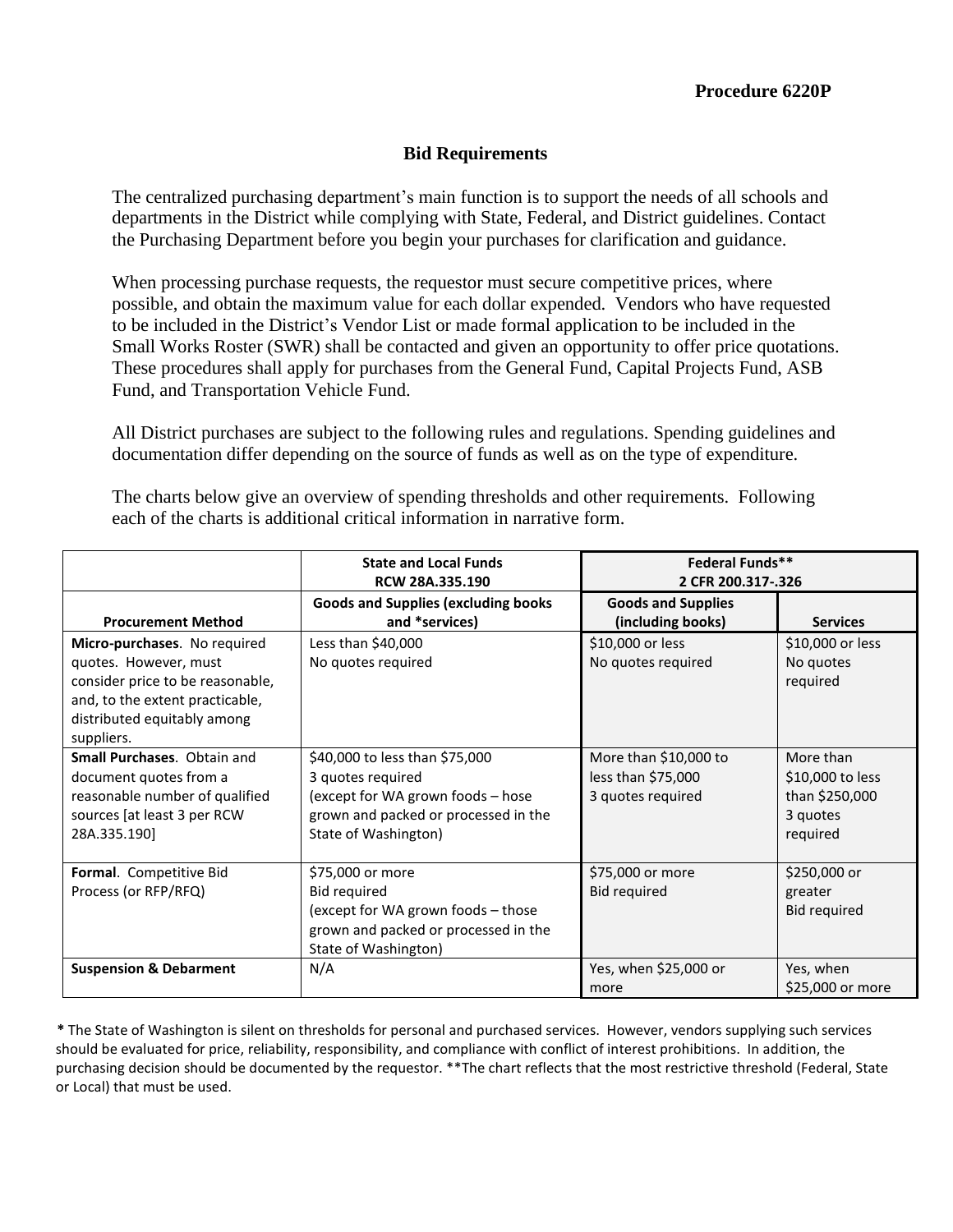### **Purchases using State or Local Funds:**

## **1. Tangible Goods less than \$40,000 purchased with state and local funds:**

Purchasing tangible goods, except books, using state and local funds under \$40,000 do not require quotes. However, the price must be reasonable, and to the extent practicable, purchases should be distributed equitably among suppliers.

### **2. Tangible Goods 40,000 to less than \$75,000 purchased with state and local funds:**

When it is estimated that the cost of furniture, equipment or supplies, except books, using state and local funds is \$40,000 or more but is less than \$75,000 excluding tax, an attempt will be made to obtain three telephone, written, or electronic price quotations from vendors on the District's acceptable vendor list.

### **3. Tangible Goods \$75,000 or more purchased with state and local funds:**

When it is estimated that the cost of furniture, equipment, supplies, building improvements or repairs, or other work or purchases, except books will exceed \$75,000 excluding tax, legally advertised bids shall be requested in accordance with RCW28A.335.190 and awarded in accordance with RCW43.19.1911. Plans and specifications for such work or purchases shall be prepared and notice by publication given in at least one newspaper of general circulation within the District, once each week for two consecutive weeks. This process shall be used for work estimated or more than \$75,000 unless the small works process under RCW39.04.155 is utilized as described in Item 3 below.

### **4. Services purchased with state and local funds:**

The State of Washington is silent on thresholds for personal and purchased services. However, vendors supplying such services should be evaluated for price, reliability, responsibility, and compliance with conflict of interest prohibitions. In addition, the purchasing decision should be documented by the requestor.

*Personal Services* mean professional or technical expertise provided by a consultant to accomplish a specific study, project, task, or other work product (for example, Consultants, Trainers, Speakers, etc.)

*Purchased Services* mean services provided by a vendor to accomplish routine, continuing, and necessary functions (for example, Couriers, Pest Control, Arborists, Tradesmen, etc.)

# **Purchases using Federal Funds:**

**1. Tangible Goods \$10,000 or less purchased with federal funds - Micro-Purchases:**  Purchasing tangible goods, including books, using federal funds of \$10,000 or less do not require quotes. However, the price must be reasonable, and to the extent practicable, purchases should be distributed equitably among suppliers.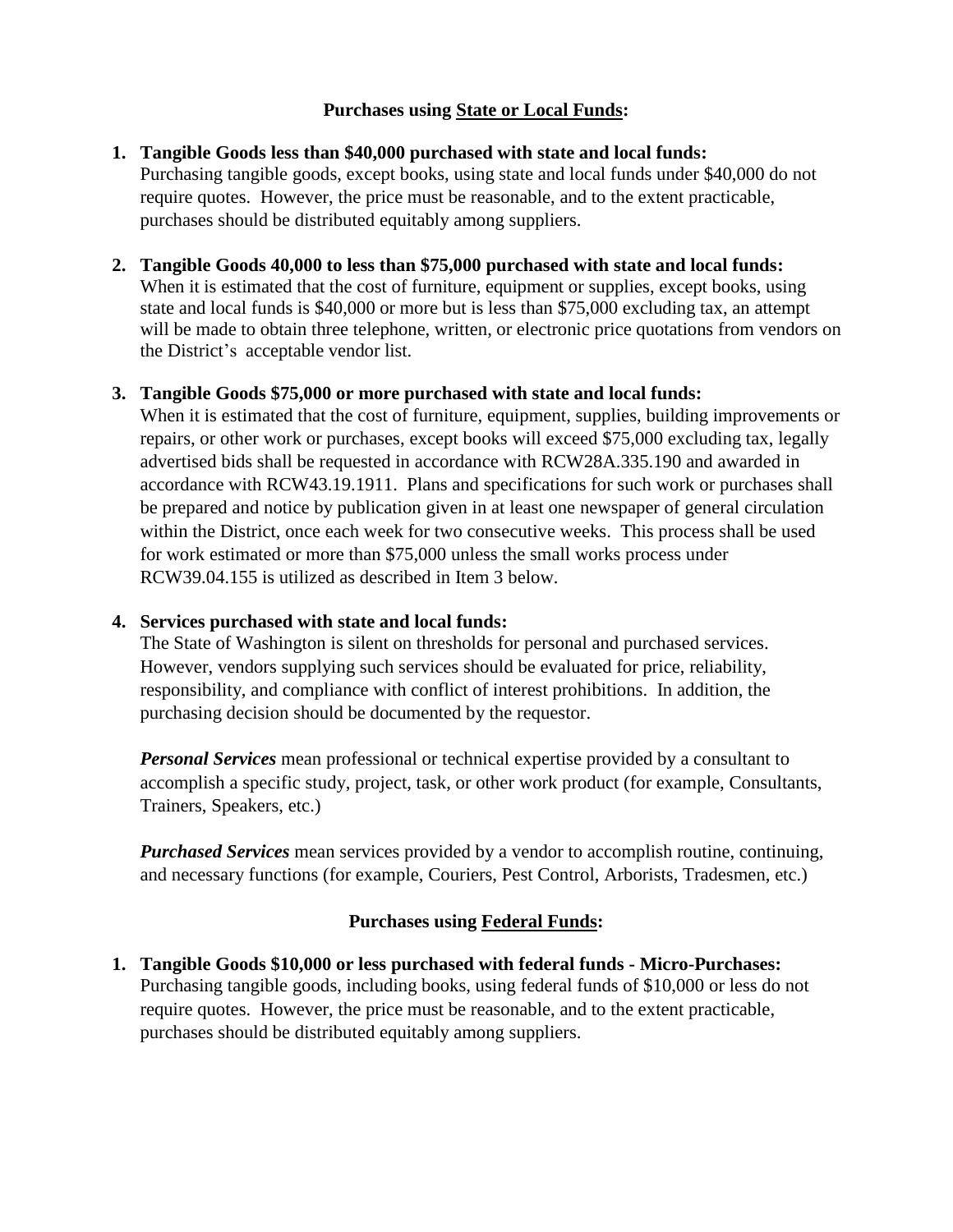# **2. Tangible Goods more than \$10,000 to less than \$75,000 purchased with federal funds - Small Purchases:**

Purchases of more than \$10,000 but less than \$75,000 must be procured using price or rate quotations from 3 or more qualified sources (telephone, written, electronic). Districts are required by federal regulations to use the more restrictive of federal, state, or local law for all purchases with federal funds. Accordingly, the small purchases threshold for goods and supplies is capped at the state threshold for tangible goods.

# **3. Tangible Goods \$75,000 or more purchased with federal funds - Formal Purchases (Bid/RFP):**

Purchases of \$75,000 or more must be publicly solicited using sealed bids. Districts are required by federal regulations to use the more restrictive of federal, state, or local law for all purchases with federal funds. Accordingly, the competitive purchases threshold for goods and supplies is capped at the state threshold for tangible goods.

## **4. Services more than \$10,000 to less than \$250,000.00 purchased with federal funds-Small Purchases:**

Purchases of more than \$10,000 but less than \$250,000 must be procured using price or rate quotations from 3 or more qualified sources (telephone, written, electronic). Districts are required by federal regulations to use the more restrictive of federal, state, or local law for all purchases with federal funds. Accordingly, the small purchases threshold for goods and supplies is capped at the state threshold for tangible goods.

## **5. Services from \$250,000 and above purchased with federal funds - Formal Purchases (Bid/RFP):**

Purchases of services from \$250,000 and above using federal funds require a formal bid or RFP.

# **6. Cost Analysis:**

The District will ensure that a cost or price analysis will be performed when using federal funds and the total amount of the contract and related modifications is greater than the simplified acquisition threshold, per 2 CFR200.323. Districts are required by federal regulations to use the more restrictive of federal, state, or local law for all purchases with federal funds. Accordingly, the small purchases threshold for goods and supplies is capped at the state threshold for tangible goods.

### **7. Suspension and Debarment:**

Before entering into federally funded vendor contracts for goods and services that equal or exceed \$25,000 and for any related subcontract award, the District will ensure that the vendor is not suspended or debarred from participating in federal assistance programs.

# **8. Conflict of interest:**

No employee, officer, or agent may participate in the selection, award, or administration of a contract supported by a Federal award if he or she has a real or apparent conflict of interest. Such a conflict of interest would arise when the employee, officer, or agent, any member of his or her immediate family, his or her partner, or an organization which employs or is about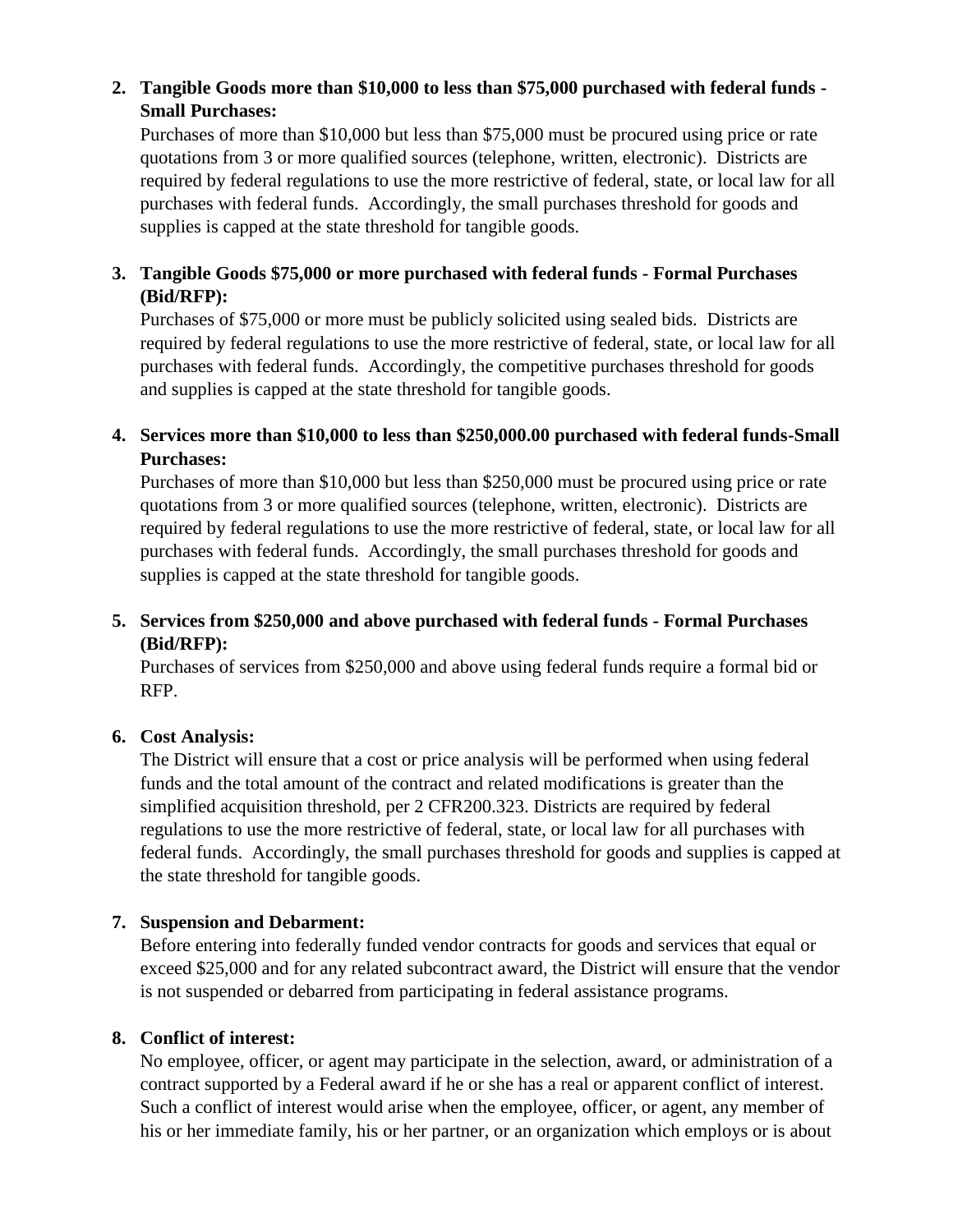to employ any of the parties indicated herein, has a financial or other interest in or a tangible personal benefit from a firm considered for a contract.

## **9. Contracting with small and minority businesses, women's business enterprises, and labor surplus area firms:**

The District must take all necessary affirmative steps to assure that minority businesses, women's business enterprises, and labor surplus area firms are used when possible in compliance with 2CFR 200.321 Affirmative steps must include:

- 1. Placing qualified small and minority businesses and women's business enterprises on solicitation lists;
- 2. Assuring that small and minority businesses, and women's business enterprises are solicited whenever they are potential sources;
- 3. Dividing total requirements, when economically feasible, into smaller tasks or quantities to permit maximum participation by small and minority businesses, and women's business enterprises;
- 4. Establishing delivery schedules, where the requirement permits, which encourage participation by small and minority businesses, and women's business enterprises;
- 5. Using the services and assistance, as appropriate, of such organizations as the Small Business Administration and the Minority Business Development Agency of the Department of Commerce; and
- 6. Requiring the prime contractor, if subcontracts are to be let, to take the affirmative steps listed in paragraphs 1 through 5 of this section.

# **Purchases for Child Nutrition Programs**

All the requirements in this procedure apply to purchases made for Nutrition Services programs. In addition, when making purchases with federal dollars, Nutrition Services programs must comply with the following:

### **Buy American Provision:**

The Buy American Provision requires districts, to the maximum extent practicable, to purchase domestic commodities and products for use in the National School Lunch Program. A domestic commodity or product is an agricultural commodity produced in the United States and or food product that is processed in the US using substantial agricultural commodities that are produced in the United States.

### **Geographic Preference:**

The District may apply a geographical preference when buying locally grown and locally raised unprocessed or minimally processed agricultural products in compliance with 7 CFR 210.021(g).

# **Equipment or other Capital Assets:**

The District will ensure that prior approval is obtained for the purchase of equipment and other capital assets when using the non-profit food service account except for items on the Washington State Pre-Approved Equipment List. The District will also ensure that equipment purchases follow proper procurement procedures and are necessary, reasonable, and allocable. Capital Assets are defined as having a useful life of more than one year and a per unit cost which equals or exceeds the lesser of the capitalization level established by the non-federal entity for financial purposes or \$5,000. Bellevue School District's capitalization threshold is \$5,000 per item.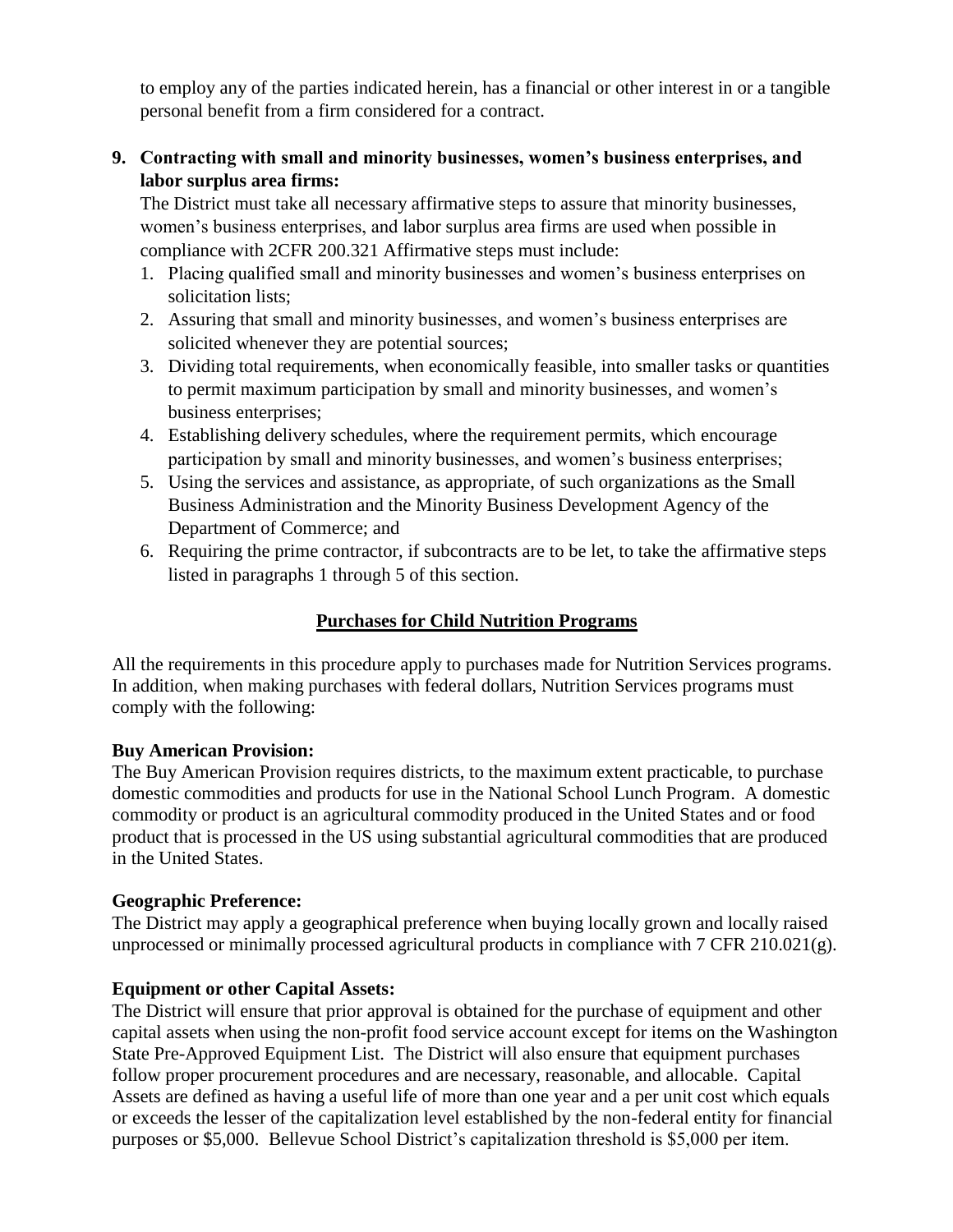### **Public Works**

RCW 39.04.010 states " "Public work" means all work, construction, alteration, repair, or improvement other than ordinary maintenance, executed at the cost of the state or of any municipality, or which is by law a lien or charge on any property therein. All public works, including maintenance when performed by contract, shall comply with Chapter 39.12 RCW." Examples of public works projects are roof repair, HVAC upgrades, or building remodeling.

Ordinary maintenance by District staff is not a public work and is not subject to bid laws or prevailing wages. WAC 296-127-010 defines this work by District staff as providing regular or preventive maintenance and does not include repair or replacement projects.

The Small Works Roster (SWR) maintained by the Facilities Department lists contractors who are properly licensed or registered to perform work in this state and have requested placement on the roster. The SWR will be revised yearly by published notice in a newspaper of general circulation. Responsible contractors can be added to the SWR at any time they submit a written or verbal request and necessary records.

| <b>Contract Requirements (PO</b><br>constitutes a Contract)                                                            | \$0 to less than \$35,000<br>(Limited Public Works<br>Projects)                 | \$35,000 to less than<br>\$150,000                                                                       | \$150,000 to less than<br>\$300,000                                                                    | \$300,000 and<br>above                                                                      |
|------------------------------------------------------------------------------------------------------------------------|---------------------------------------------------------------------------------|----------------------------------------------------------------------------------------------------------|--------------------------------------------------------------------------------------------------------|---------------------------------------------------------------------------------------------|
| Quotes/Bids                                                                                                            | 3 Quotes<br>recommended for<br>outside vendor.<br>District staff may be<br>used | Required to invite 5<br>vendors from Small<br>Works Roster to<br>quote                                   | <b>Competitive Basis, SWR: All</b><br>qualified contractors must<br>be notified of quote<br>invitation | Competitive<br><b>Basis: Sealed Bid</b><br>required                                         |
| <b>Formal Advertisement</b>                                                                                            | No advertisement<br>required, just notice to<br><b>SWR</b>                      | No advertisement<br>required, just notice<br>to SWR                                                      | No advertisement required,<br>just notice to SWR                                                       | Yes                                                                                         |
| Written Scope of Work                                                                                                  | Yes                                                                             | Yes                                                                                                      | Yes                                                                                                    | Yes                                                                                         |
| Plans & Specifications<br>Required                                                                                     | No                                                                              | <b>Estimated Scope of</b><br><b>Work Required</b>                                                        | <b>Estimated Scope and Nature</b><br>of Work Required                                                  | Yes                                                                                         |
| <b>Bid Guarantees</b>                                                                                                  | Optional                                                                        | Optional                                                                                                 | Optional                                                                                               | Required                                                                                    |
| <b>Bid Opening</b>                                                                                                     | Informal quote opening                                                          | Informal bid opening                                                                                     | Informal bid opening                                                                                   | Public bid<br>opening                                                                       |
| Liability Insurance Required                                                                                           | Yes                                                                             | Yes                                                                                                      | Yes                                                                                                    | Yes                                                                                         |
| <b>Contract Requirements (PO</b><br>constitutes a Contract)                                                            | \$0 to less than \$35,000<br>(Limited Public Works<br>Projects)                 | \$35,000 to less than<br>\$150,000                                                                       | \$150,000 to less than \$300,000                                                                       | \$300,000 and above                                                                         |
| Statement of Intent to Pay<br>Prevailing Wages *Final<br>Payment requires Affidavit of<br>Payment                      | Yes<br>(May use Combined<br>Intent and Affidavit if<br>\$2,500 or less)         | Yes                                                                                                      | Yes                                                                                                    | Yes                                                                                         |
| Lien Release                                                                                                           | Yes                                                                             | Yes                                                                                                      | Yes                                                                                                    | Yes                                                                                         |
| Performance Bond                                                                                                       | Not Required                                                                    | Yes or 10% retainage<br>at Contractor's<br>discretion                                                    | Yes                                                                                                    | Yes                                                                                         |
| Retainage - 5%                                                                                                         | Can be waived                                                                   | Yes                                                                                                      | Yes                                                                                                    | Yes                                                                                         |
| Notice of Completion to Labor<br>and Industries, Department of<br>Revenue and Employment<br><b>Security Department</b> | Not Required                                                                    | Retainage can only<br>be released after<br>Notice of Completion<br>and receipt of<br>agency certificates | Retainage can only be<br>released after Notice of<br>Completion and receipt of<br>agency certificates  | Retainage can<br>only be released<br>after Notice of<br>Completion and<br>receipt of agency |
|                                                                                                                        |                                                                                 |                                                                                                          |                                                                                                        | certificates                                                                                |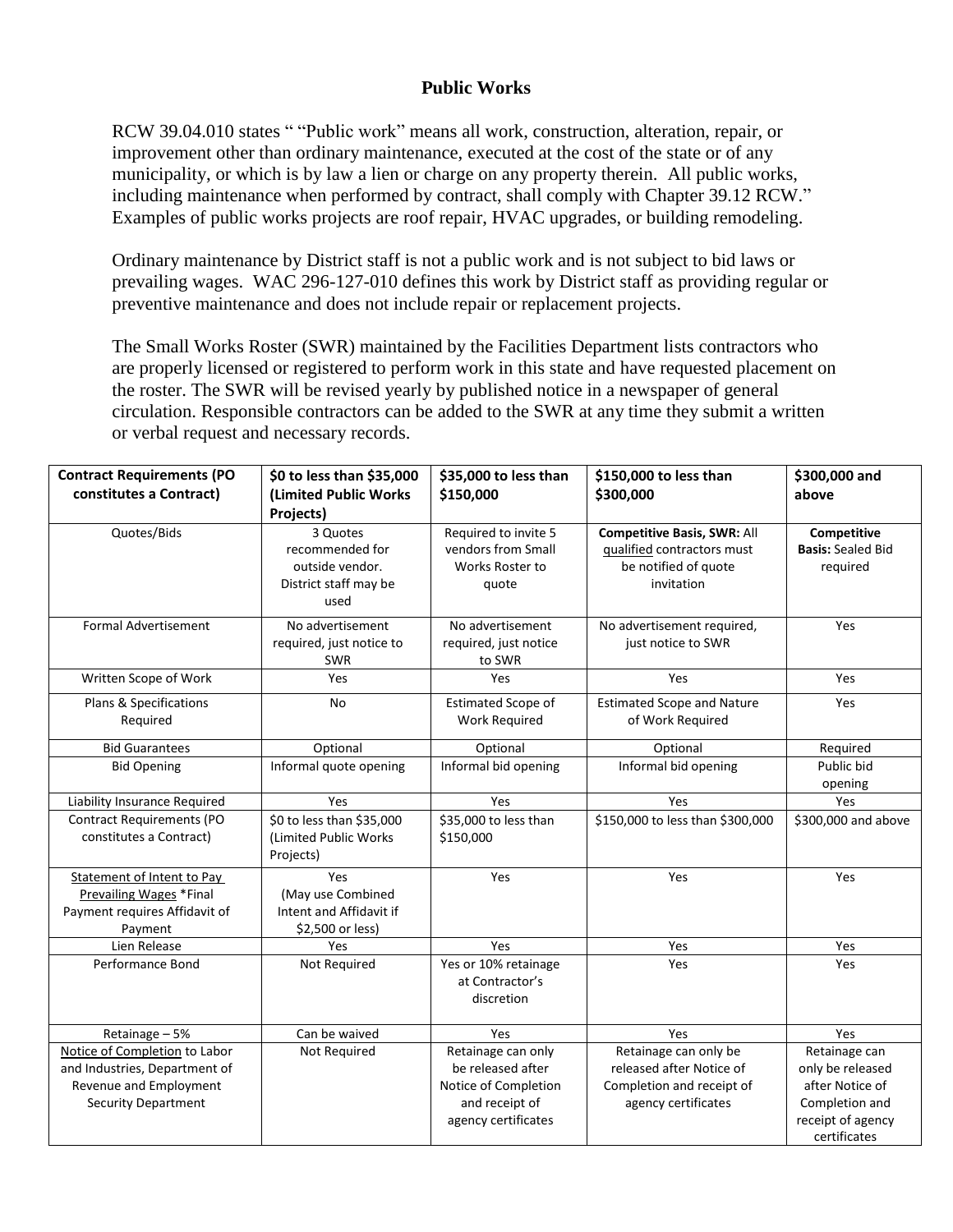### **1. Small Works**

When it is estimated that the cost of any building improvement or repair equals or exceeds \$35,000, an attempt will be made to obtain three written or telephone price quotations by soliciting invitations to quote from five vendors on the District's Small Works Roster.

These quotations shall become a permanent part of the purchase order copy filed in the Purchasing Department. If the choice of a vendor is made on a basis other than low bid, the reasons will be so noted on the purchase order file copy and kept for permanent record.

For contracts to be awarded for construction, building, renovation, remodeling, alteration, repair, or improvement of real estate with an estimated cost of less than \$300,000, the small works process may be used in accordance with these provisions. Invitations for quotations from a small works roster shall include an estimate of the scope and nature of the work to be performed as well as materials and equipment to be furnished. However, detailed plans and specifications need not be included in the invitation. Quotations may be invited from all or from at least five contractors on the appropriate small works roster who have indicated the capability of performing the kind of work being contracted, in a manner that will equitably distribute the opportunity among the contractors in the appropriate roster.

If the estimated cost of the work is from \$150,000 to less than \$300,000 and if the District chooses to solicit bids from fewer than all on the Small Works Roster, the District must notify the remaining contractors on the Small Works Roster that quotations on the work are being sought. No specific contractors on the appropriate Small Works Roster shall be favored over other contractors on the roster who perform similar services. Contracts awarded from a Small Works Roster need not be advertised.

Small Works purchase orders are considered Public Works Projects and require prevailing wage rates to be paid and Intent and Affidavit forms to be filed by the contractor.

### **2. Use of State Funds for Improvements or Repairs:**

The District may make improvements or repairs to District property through a District department without following the competitive bidding process if the total cost of improvements or repairs does not exceed \$75,000 as stated in RCW 28A.335.190. If the District estimates that the total cost is \$75,000 or more, the District will follow the formal competitive bidding process outlined above unless the contract is let using the Small Works Roster process authorized by RCW 39.04.155 or under any other procedure authorized for school districts.

### **Additional Requirements Regardless of Funding Source**

### **Procurement by Non-Competitive Proposals (Sole Source):**

May only be used when one of the following circumstances applies. The District must maintain documentation supporting the applicable circumstance for non-competitive proposals.

- The item is only available from a single source and that legitimate specifications can only be met by one vendor;
- The public exigency or emergency for the requirement will not permit delay resulting from competitive solicitation;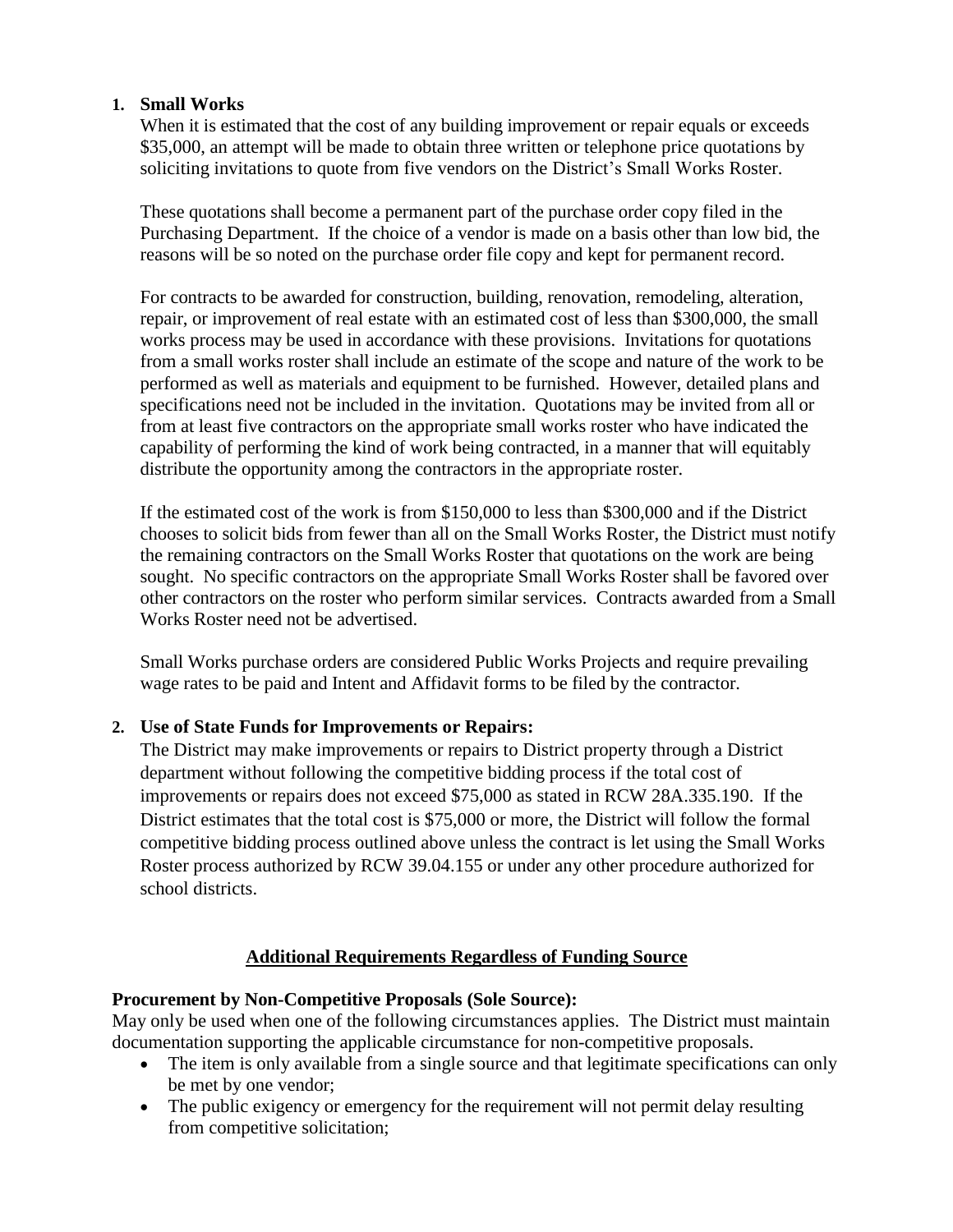- The awarding agency (e.g., OSPI) authorizes non-competitive proposals in response to a written request from the District; or
- After solicitation of a number of sources, competition is determined to be inadequate.

Per RCW 28A.335.190, "emergency" means unforeseen circumstances beyond the District's control that present a real, immediate threat to the proper performance of essential functions or will likely result in material loss or damage to property, bodily injury, or loss of life if immediate action is not taken.

### **Brand Name Specification:**

Purchases may specify a brand name by drafting specifications of what the District intends to purchase, including the brand and why only this manufacturer's brand meets current operation needs and why another manufacturer's brand cannot be substituted. The requestor must follow appropriate purchasing methods (quotes, competitive bidding, purchase contract or small works) The name brand item or service can only be considered as a sole source if it is legitimately only available through a single vendor. If using federal funds, the District must allow for "an equal product to be offered."

Whenever bid requirements are waived, a document explaining the basis for the exception and the contract will be recorded and open for public inspection. The District may by board resolution reject any and all bids and make further calls for bids in the same manner as the original call.

### **Inter-Local Cooperative Agreements:**

Purchases may be made through an inter-local cooperative agreement with another governmental agency provided such agency has complied with the bidding requirements that are applicable to school districts per Chapter 39.34 RCW. An interlocal agreement must be signed by both entities and shall include the duration of the agreement, the purpose, the financial arrangements, and any other specific items required by law including contractor(s) valid Washington State license and registration. Any purchase made through an interlocal agreement must also fulfill the requirements of the District's Policies and Procedures.

### **Vendor Lists:**

The District will ensure that all prequalified lists of persons, firms, or products which are used in acquiring goods and services are current and include enough qualified sources to ensure maximum open and free competition.

### **Crimes against Children and Termination of Contract:**

The District shall include in any contract for services with an entity or individual other than an employee of the District a provision requiring the contractor to prohibit any employee of the contractor from working at a public school who has contact with children at a public school during the course of his or her employment and who has pled guilty to or been convicted of any felony crime specified under RCW 28A.400.322. The contract shall also contain a provision that any failure to comply with this section shall be grounds for the District to immediately terminate the contract.